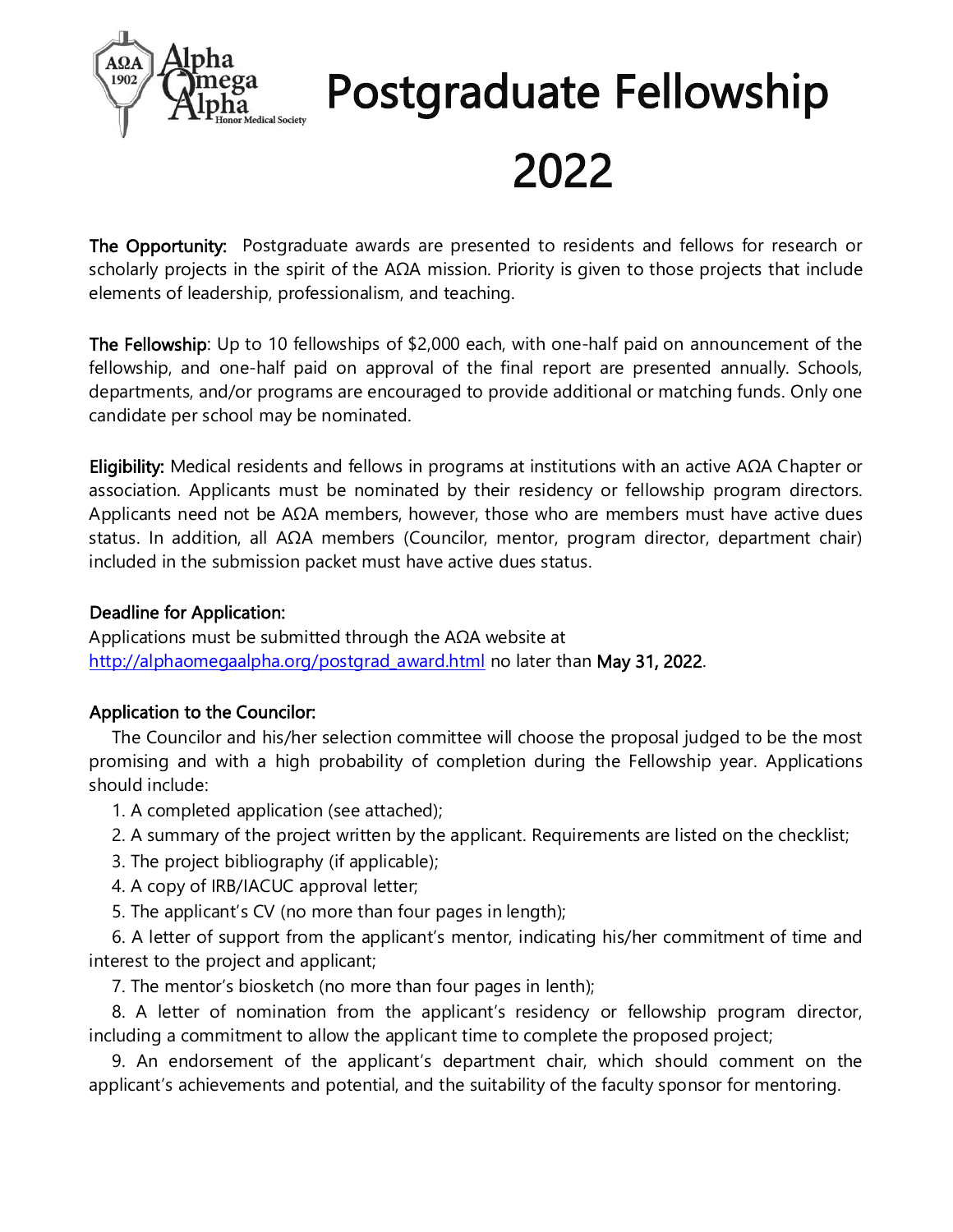#### Application to AΩA:

The proposal selected by the Councilor must be submitted electronically to AΩA, and, in addition to the items included in the submission to the Councilor, must include:

1. A letter of endorsement from the AΩA Councilor.

Applications must be sumitted online through the AΩA website at [http://alphaomegaalpha.org/postgrad\\_award.html](http://alphaomegaalpha.org/postgrad_award.html) by May 31, 2022.

#### Fellowships will be announced: August 19, 2022.

#### Other Important Information:

1. AΩA does not pay indirect costs.

2. No later than September 30, 2023, all recipients must submit a final report of the project to AΩA. Upon acceptance of the final report, the remaining \$1,000 in funding will be released.

3. Any publication of the project outcomes must contain the following acknowledgment: "Supported in part by an Alpha Omega Alpha Postgraduate Award."

Questions should be directed to Libby Appel at 720-859-4149 or [postgraduateaward@alphaomegaalpha.org.](mailto:postgraduateaward@alphaomegaalpha.org)

All AΩA awards, fellowships, grants, and program submissions must be electronically submitted through the appropriate page on the  $AΩA$  website.

Last updated 9/1/21